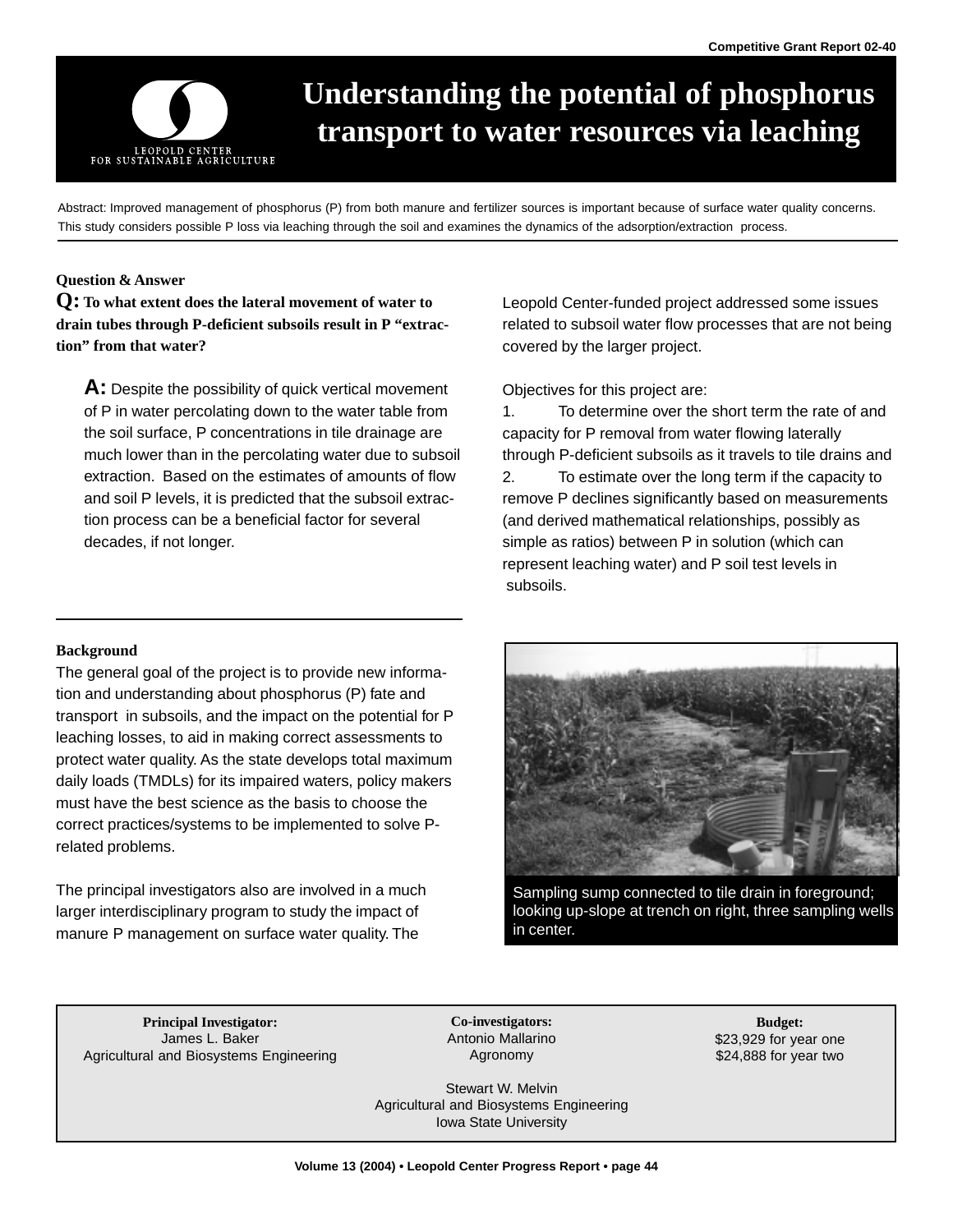## **Approach and methods**

Although some studies show that vertical movement of soluble P with water percolating through the soil profile might result in significant leaching loss, P concentrations in subsurface tile drainage are low, and, as a result, losses also are low (especially in relation to concentrations and losses of soluble P in surface runoff). This raises questions about what process is occurring and whether the process is sustainable.

Researchers hypothesized that while water is moving vertically and quickly from the soil surface down to the water table within the subsoil, it may actually have high P concentrations exceeding 0.50 mg/L. Then, the subsequent slow and lateral movement of that water to a subsurface drain tile allows P-deficient subsoils to adsorb or precipitate (i.e. "extract") that P before the water reaches and is released by the drain tile.

Investigations were conducted at the ISU Agronomy and Agricultural Engineering Research Center located west of Ames in Boone County. At this field site, water with a very high P concentration (P added to obtain about 9 mg/L) along with a soluble water movement tracer (the bromide anion, Br, added to obtain a concentration of about 100 mg/L), was introduced into the subsoil through a trench parallel to and 10 feet from a tile line. Water sample wells were placed midway between the trench and the tile line. While the water, with the Br tracer, reached the wells and tile drain quickly, P concentrations in the tile drainage increased little, if at all, above the background concentration, verifying the extraction/removal process. Calculations of the amounts of P expected to leach vertically along with the estimated adsorption potential of the subsoils result in the prediction that under currently developing manure management rules, it will be several decades, if not longer, before there are significant increases in P losses in tile drainage.

### **Results and discussion**

Water used in this study was subsurface drainage from a large-diameter main collected in a nearby sump. It was analyzed for molybdenum reactive phosphorus (MRP), which is one method to track P concentrations, with an average MRP concentration of 0.006 mg/L. After additions of P and analyses of numerous fillings of the source tank, inflow into the trench showed an average concentration of 8.7 mg/L.



Looking down-slope at trench and solution addition point on left, three sampling wells in center.

MRP concentrations of about 0.010 to 0.035 mg/L in wellwater and tile drainage samples were apparent during the water-only input phase. The MRP levels did not show a large and rapid response to the very high P concentrations in the inflow solution—in contrast to the Br data. MRP concentrations in wells on the test site showed an upward trend over time during the 24 days of P addition, and the highest concentration recorded was 1.2 mg/L; for the tile drainage, the highest concentration was 0.125. Following cessation of adding P to the trench, concentrations in the wells generally decreased to less than 0.10 mg/L; the corresponding number for tile drainage was 0.02 mg/L.

Although the Br tracer data clearly indicate that Br in solution added to each trench was reaching the monitoring wells and tile drains in significant amounts, the P data illustrate that the P in solution was not moving as quickly to those sampling locations. Seventy-seven percent of the Br



sampling sump connected to tile drain at far end. Source tank for solution of P and tracer (Br) on left; trench on right, three sampling wells in center, and